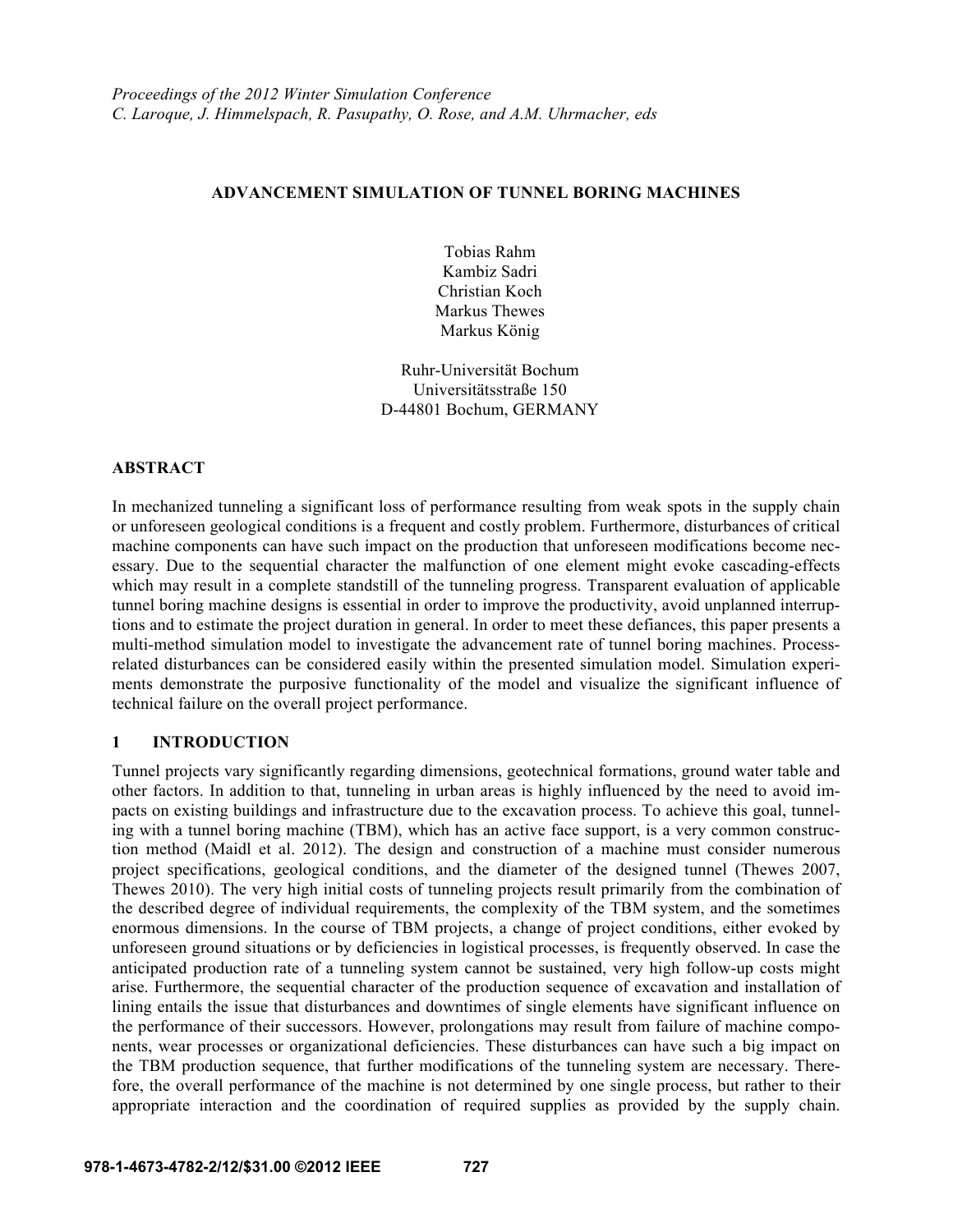Additionally, the influence of disturbances must be investigated and their occurrence reduced to a minimum by a robust and sophisticated machine design.

Within this paper, an approach is presented to analyze production and supply chains under consideration of typical disturbances of TBM systems. The Earth Pressure Balance Shield machine (EPB-shield) is the most widely used TBM type with many recent innovations (Herrenknecht et al. 2011) and for this reason in the focus of this publication.

## **2 MACHINE TECHNOLOGY**

When tunneling in unstable soft ground with shield machines is performed, it is of essential importance to support the tunnel face and avoid settlements at the surface. In order to do so, a face support pressure counteracts the earth and water pressure at the tunnel face. EPB-shields use the excavated spoil, which is pressurized in the excavation chamber, as a support medium. The main application area of EPB-shields is cohesive soil with good plastic properties (Maidl et al. 2012). To extend the application range into noncohesive grounds, a modification of ground properties by conditioning might be necessary to generate adequate characteristics for the use as support medium (Budach et al. 2010).

The production cycle of an EPB-shield can be described with seven key elements (see Figure 1). The thrust cylinders (4) use the last segment ring as abutment to press the machine forward into the ground by the equivalent length of one segment ring (7). The soil is excavated by the tools on the rotating cutting wheel (1), conditioned and finally enters the excavation chamber (2) through openings in said cutting wheel. The bulkhead (3) separates the pressurized excavation chamber from the atmospheric working conditions of the tunnel itself. The excavated ground is removed from the excavation chamber by a screw conveyor (5) and transported to the surface jobsite via belt conveyors. Since the machine operates in unstable ground conditions, the excavated tunnel must be secured by a ring of reinforced concrete segments (7). The prefabricated segments are transported to the EPB-shield usually by train or so-called multi service vehicle and then placed by an erector (6). After the thrust cylinders retracted, the erector takes one segment and assembles it to a complete ring. To avoid settlements at the surface and water ingress, a backfill material is pressed in the annular gap between soil and assembled ring. After one ring has been built, another cycle starts with the excavation of soil.

Taking an approach from a process simulation point of view, shielded tunneling consists of four main process chains: ground *excavation, ringbuild, supply* with required materials and *landfill*. Excavation and ringbuild are the core processes of mechanized tunneling. The supply and disposal of materials are part of the supply chain. Core processes are performed by the TBM. The progress of one core process affects the other and in addition to that the processes of the supply chain. The core process chains are sequential and cannot be operated simultaneously. One process must be finished in order to start the other. However, supply chain processes operate in parallel to core processes. According to the sequential character of the core processes, cascading effects have significant influence on the overall performance and efficiency of the EPB-shield. In particular, the disturbance of a single element may cause a standstill of the whole project, including loss of time and money, and must therefore be avoided if possible.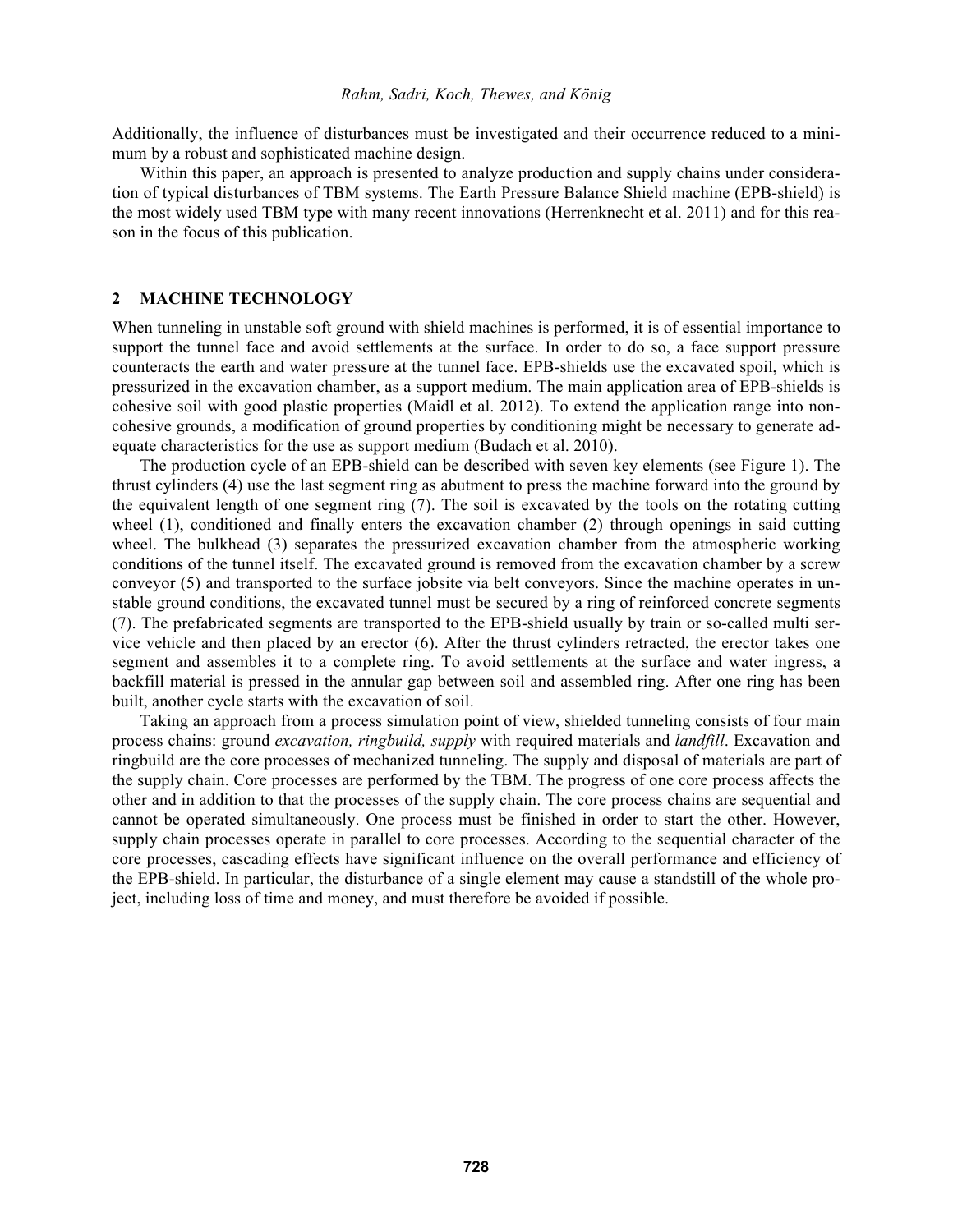

Figure 1: Earth Pressure Balance Shield machine (Herrenknecht AG 2008)

### **3 SIMULATION IN MECHANIZED TUNNELING**

Most operational simulation models developed so far concentrate on the prognosis of the excavation speed in different or fuzzy soil conditions (Alvarez Grima et al. 2000, Benardos et al. 2004, Chung et al. 2006, Likhitruangsilp et al. 2003 and Ourdev et al. 2007). Apart from that, only few approaches were developed to estimate the project duration of a TBM project. Ruwanpura (2001) presented a special purpose simulation template that determines the duration of processes by distributions and links these to cost factors. Unfortunately, unplanned downtimes are not discussed in detail. Another approach was developed by Leitner et al. (2005), to easily foresee the duration of the excavation considering standstills for maintenance of the excavation tools. A limitation of this approach is that the duration of the ringbuild, as a fundamental process within the advancement cycle, can only be added as a mean value. Disturbances of this core process are not treated explicitly. Only recently, Donghai et al. (2010) presented a simulation model for mechanized tunneling in hard rock. This model also considers fundamental processes of the supply chain (e.g. muck handling). However, it is not applicable for machines operating in soft grounds and the model was very simplified due to the very high level of abstraction of the processes.

All approaches were developed to prognosticate the duration of a tunneling project, but none analyzes the processes of the machine or the supply chain in detail. Operational dependencies or cascading-effects evoked by disruption of a single machine element were not focus of research so far.

### **4 TBM SIMULATION MODELING**

This section describes the development of an appropriate simulation model for mechanized tunneling in soft ground. As a first step, machine components related to the production sequence and supply chains as well as performance determining factors resulting from the interaction between machine and subsoil are classified. When dealing with a system as complex as a TBM, the need for a sophisticated, formal description method becomes obvious. The System Modeling Language (SysML) can be used to describe complex (physical) systems (Object Management Group 2010). The basic structural diagram is the socalled *block definition diagram* (*bdd*) which reveals the (hierarchical) composition of a system based on its intrinsic elements. Every element of the system is represented by a distinct block.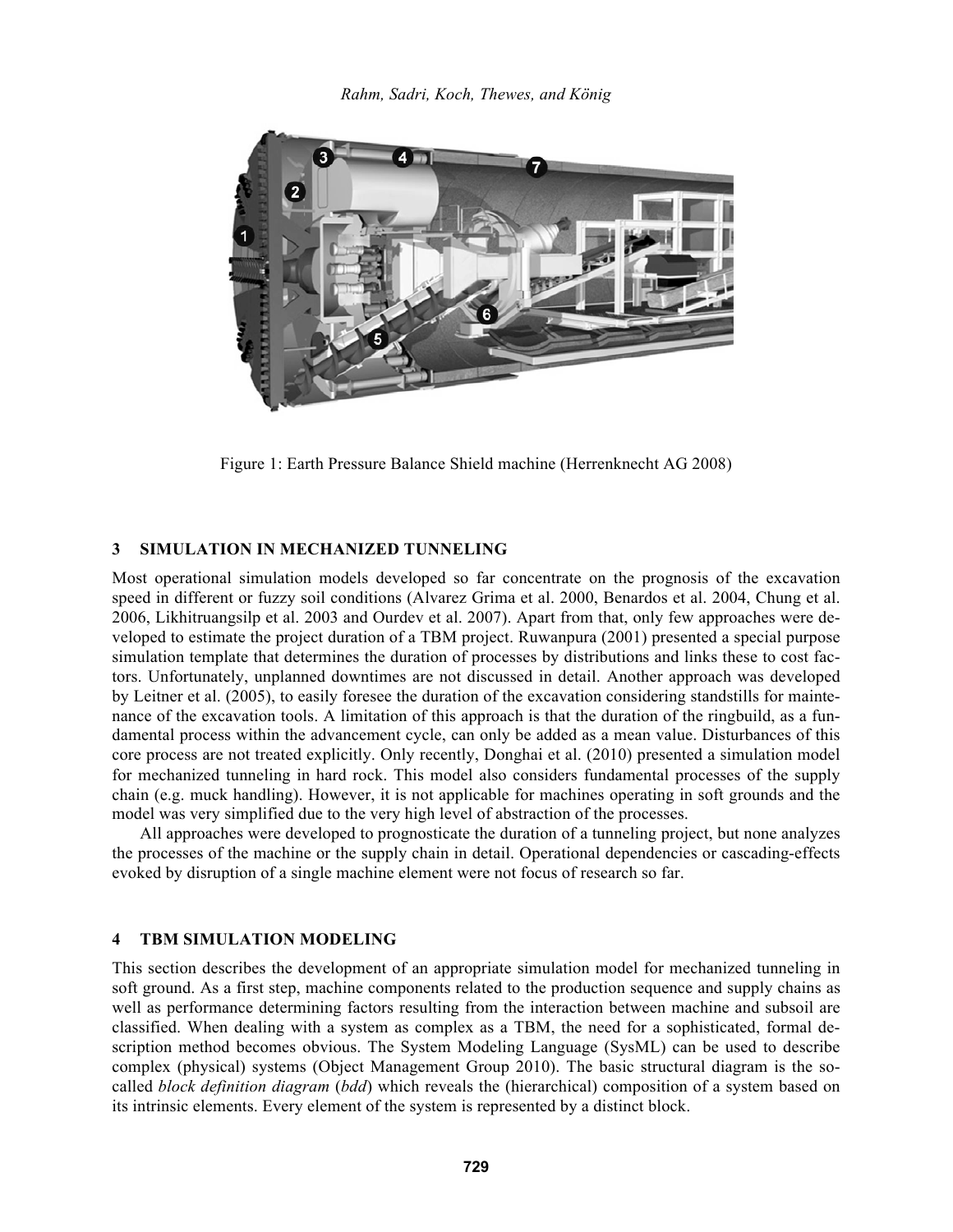Figure 2 displays the *bdd* of an EPB-shield. The first hierarchical order is established by the distinction of EPB-head (location where core processes are performed), the backup system (subterranean end of supply chain) and sub-surface construction site (aboveground end of supply chain). Additionally, the EPB-head is broken down into its assembly groups.



Figure 2: Block definition diagram of an EPB-shield

### **4.1 Hybrid Simulation Approach**

The analysis of the interrelations between the TBM core processes and the allocated supply chain brought up a particular problem concerning the comparability: First, operational processes should be treated as actions performed at discrete time-intervals. In contrast to that, the material-flow of excavated soil exhibits the features of a continuous stream and is hardly abstractable to a specific moment or a single object. The delivery of segments for the ringbuild on the other hand is again dependent to a discrete event. For this reason, the developed simulation model combines two simulation techniques. The processes are modeled by application of the discrete-event paradigm. The propagation of the continuous flow of excavated soil is modeled with system dynamics.

Besides, the combination of the process-oriented state-machine and continuous system dynamics enables the possibility to simulate disturbances of the system without splitting the affected state beforehand. The system dynamic model of an element can be regarded as a "loading bar" that represents the progress of a specific task or condition.

In case a disturbance occurs, the state is left unchanged and the system dynamic model stores the current progress. The state can be re-entered after troubleshooting and the work is resumed at the former point of progress. This issue is illustrated in Figure 3. During the process execution of *Excavating 100 m³* a disturbance occurs (after 60 %) and the state must be left unchanged. In conventional discrete-event simulation, the process is started all over again after fault remedy. Using the hybrid approach, the excavation is resumed at the former status.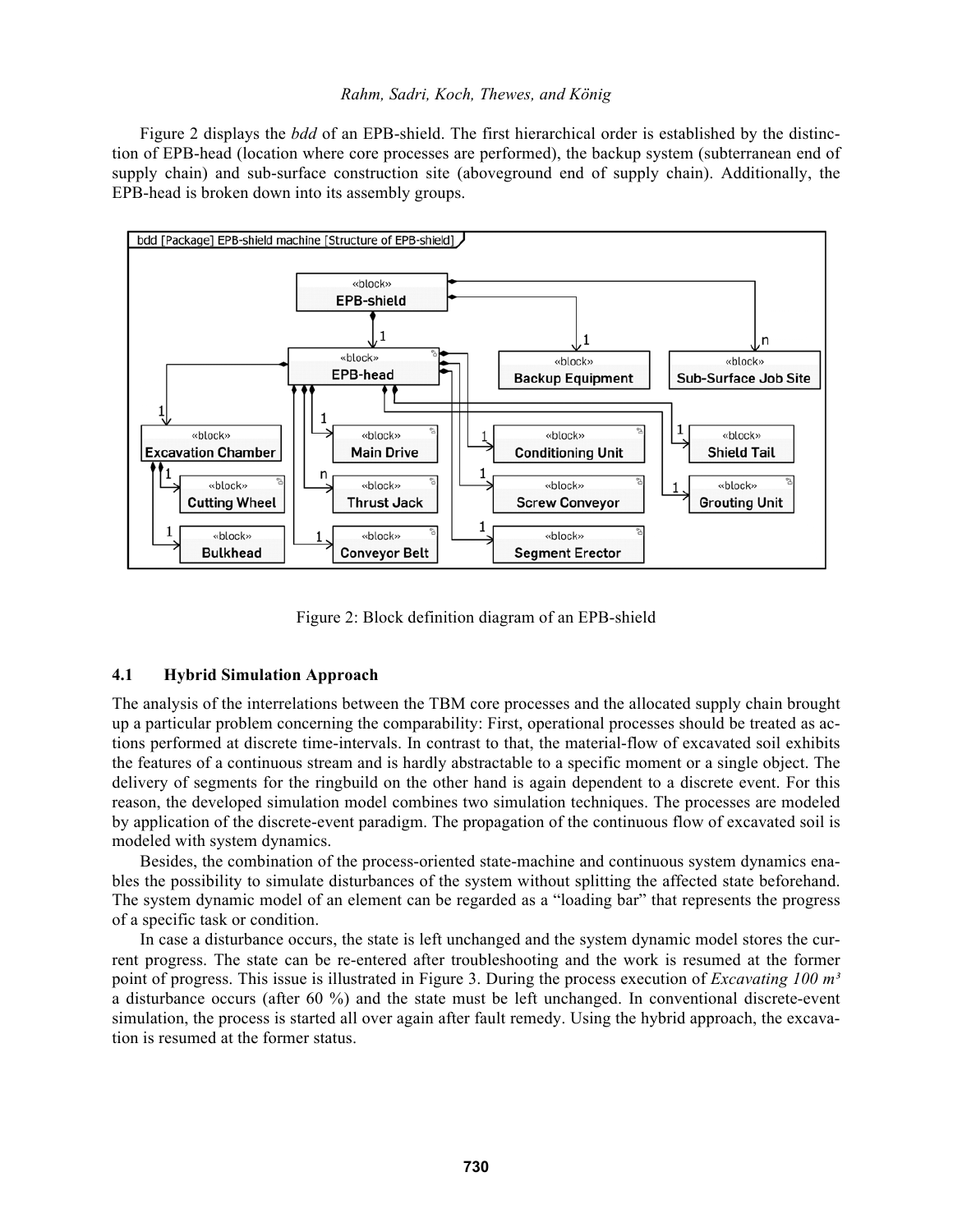

Figure 3: Comparison of conventional discrete-event simulation with the hybrid approach concerning disturbances while process execution.

### **4.2 Implementation**

The multi-method simulation software *AnyLogic* by *XJ Technologies* (XJ Technologies 2012) provides the environment to implement the formalized model. The tool allows the simultaneous use of discreteevent, agent-based and system dynamic simulation.

The developed model is based on individual and adaptable simulation modules. This enables a flexible composition and easy parameterization of any envisaged project. The modules, represented by *Active Object Classes (AOC)* in *AnyLogic*, correspond to the pertinent blocks described with SysML. The possibility to consider alternating ground conditions is given. Following, detailed information about the implementation of the ambivalent simulation paradigms is presented.

In Figure 4 the internal composition of the *AOC MainDrive* is highlighted*.* The processes are modeled by state charts. The transition *evOperate* transfers the element from the state *inactive* into the state *operating*. In case the system works normally, the state *operating* is left via the transition *evNormal*. During a malfunction the auxiliary state *outOfOrder* is used to alternate the normal behavior. After fault remedy, the transition *evRepaired* is called and *operating* is re-entered.

The hybrid approach to simulate the material-flow, can also be used to handle the occurrences of disturbances. The internal "loading bar", provided by a system dynamic model, is used to measure the time span of undisturbed operation. The mean time between failures (MTBF) of the assembly group is calculated and assigned to the stock-variable *nextMalfunction.* This variable represents the remaining time until the next disturbance occurs. The flow-variable *working* reduces the stock by one, every time-unit the *MainDrive* is inside the state *operating*. Consequently the stock-variable *totalWorkingTime* is increased by one every time-unit of operation. Figure 4 displays a snapshot during a simulation run, where the *MainDrive* is momentarily in the state *operating* – visible by the thick border. Since the state *operating* is active, the flow-variable *working* is also active. The *nextMalfunction* will occur after further 5.166 working time-units of the *MainDrive*. The element was disturbed six times so far (*numDisturbance* = 6).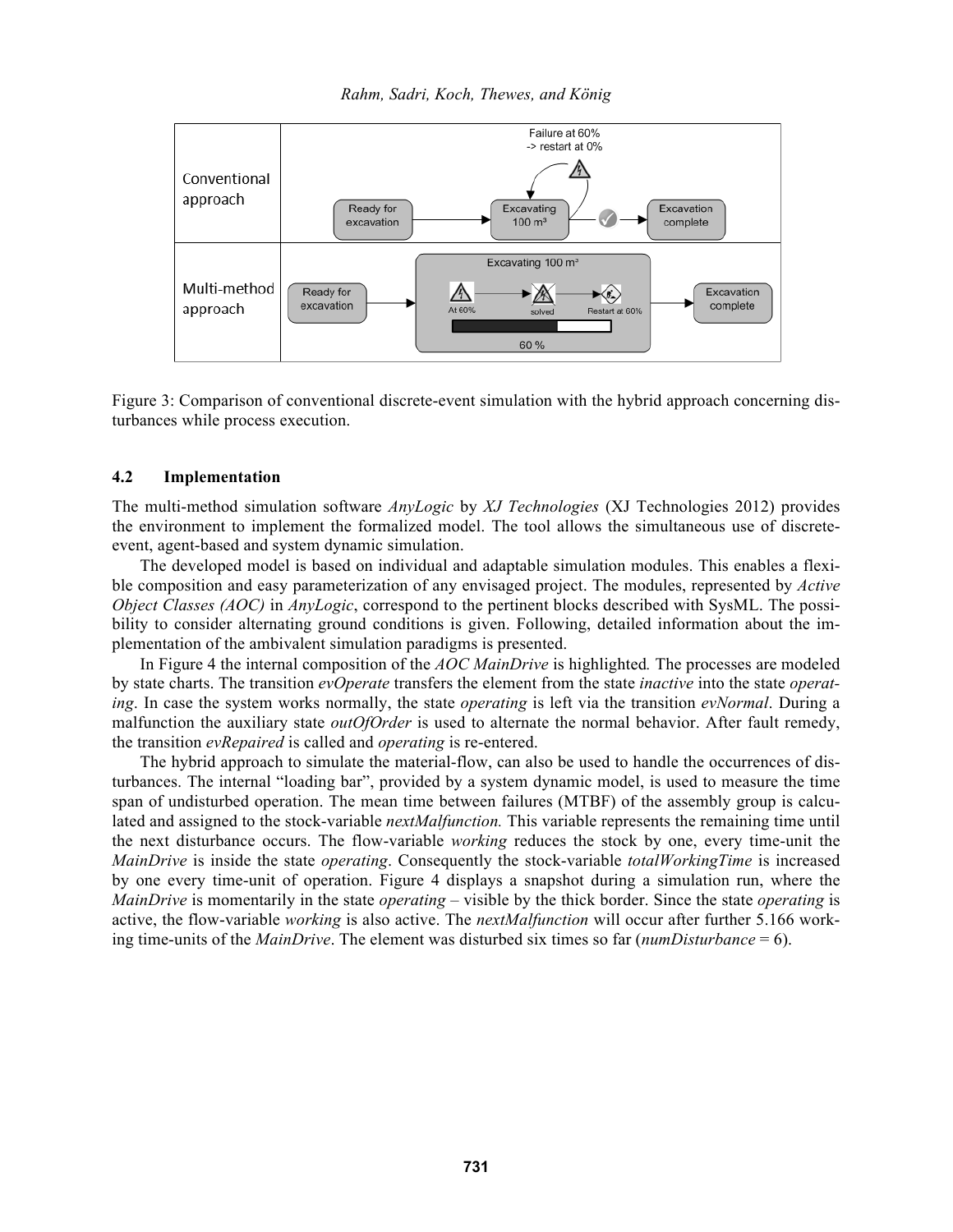*Rahm, Sadri, Koch, Thewes, and König* 



Figure 4: The *AOC MainDrive* during the state *operating.*

The disturbance occurs as soon as the value of *nextMalfunction* is zero. A trigger, observing this threshold value, transfers the system into the state *outOfOrder.* The mean time to recover (MTTR) is calculated by evaluating a normal-distribution. The result of this distribution is set as time-out to trigger the transition *evRepaired*. Another normal-distribution computes a new value for *nextMalfunction* and thus resets the "loading bar". Figure 5 depictures this issue. The system is currently in the state *outOfOrder*. The remaining duration of fault remedy is computed to be 2.81 time-units and a new value was assigned to the stock-variable *nextMalfunction* (i.e. 63.072). Consequently, the number of disturbances occurred, is updated to seven.



Figure 5: The *AOC MainDrive* during a disturbance.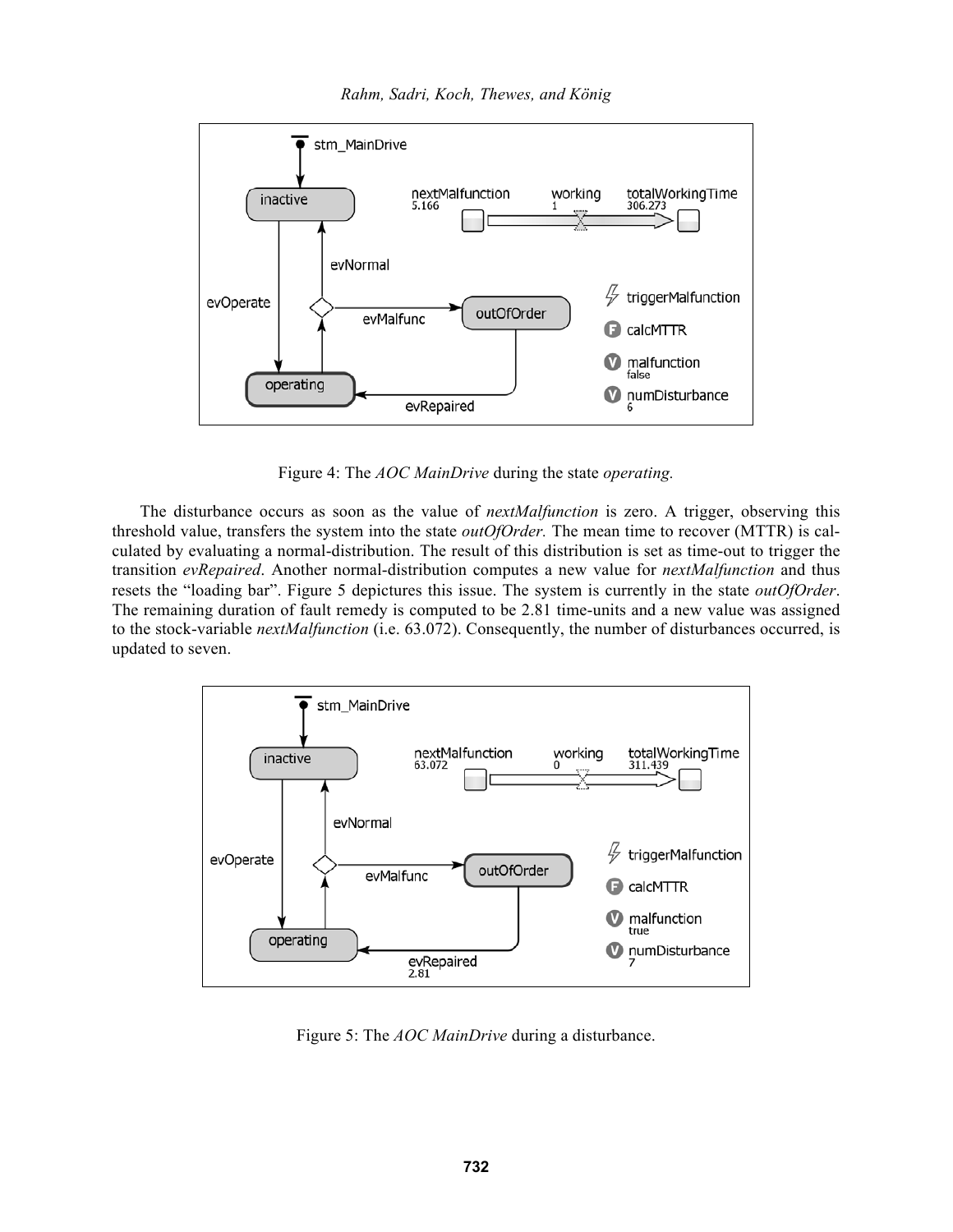# **5 CASE STUDY**

A case study is presented in order to illustrate the developed approach. The case study comprises two simulation experiments. Disturbances are not considered within the first experiment. The impact of standstills on the project performance was analyzed by the second experiment. Currently, some simplifications and abstractions have been made. Thus, the supply chain is not considered yet. As a consequence, processes do not fail due to a shortage of required material. The muck handling or landfill is neither considered, so that not-dispatched material does not block any process. Furthermore, the geological conditions of a layer are defined to be constant, without any pockets of hard rocks and exactly as prognosticated in the preliminary planning. Additionally, the shut-down and initialization sequences of the TBM system are not modeled. And lastly, no maintenance or shift regulations are specified. The project is progressing twenty-four seven.

# **5.1 Project Description**

The project simulated in this case study is based on a real tunneling project. Corresponding specifications and dimensions were extracted partially. The geology of the marked-out route enables the use of an EPBshield. The total length of the tunnel to be constructed underground is 8000 meters. Table 1 summarizes the main parameters of the project.

| Parameter                   | Value | I Jnit |
|-----------------------------|-------|--------|
| Tunnel length               | 8000  | m      |
| Diameter machine            | 10    | m      |
| Width of segment            |       | m      |
| Number of segments per ring |       | pcs    |

Table 1: Parameter setup of the simulation model

The advancement rate of the machine is determined according to current soil conditions. In Figure 6 the prognosticated soil profile is illustrated in simplified terms.



Figure 6: Geological formations along marked-out route of the case study project

Large sections of undisturbed soil layers are visible. Within these sections a specific range of advancement per time unit (mm/min) is assumed. This advancement rate is determined by a triangular distribution considering a minimum, maximum, and mean value. These simplified values were defined after analyzing the existing project data. The specific values of the layers are displayed in Table 2. In order to dynamize the simulation, this distribution is evaluated for every segment instead of once at the beginning of a layer.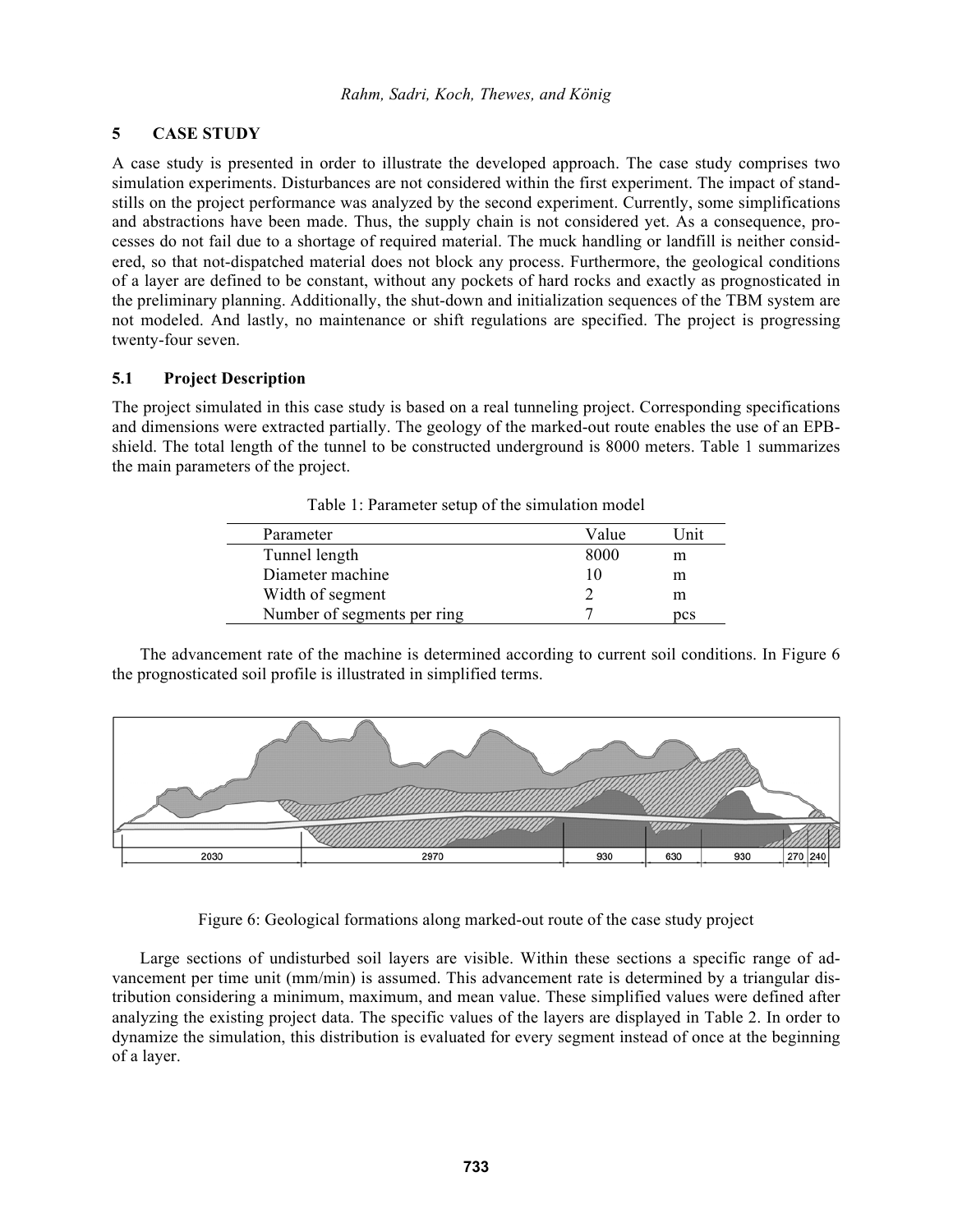| Section | Length | Minimum                  | Mean             | Maximum                  |
|---------|--------|--------------------------|------------------|--------------------------|
|         | m      | $\lceil$ mm/min $\rceil$ | ${\rm [mm/min]}$ | $\lceil$ mm/min $\rceil$ |
|         | 2030   | 20                       | 25               | 40                       |
| 2       | 2970   | 30                       | 40               | 50                       |
| 3       | 930    | 10                       | 15               | 25                       |
| 4       | 630    | 30                       | 40               | 50                       |
|         | 930    | 10                       | 15               | 25                       |
| 6       | 270    | 20                       | 25               | 40                       |
| ⇁       | 240    | 30                       | 40               | 50                       |
|         |        |                          |                  |                          |

|  |  |  | Table 2: Input values for determination of the advancement rate |
|--|--|--|-----------------------------------------------------------------|
|--|--|--|-----------------------------------------------------------------|

The ringbuild, as the second core process of mechanized tunneling in soft ground, has a crucial influence to the project performance. For this reason, this process was considered in the simulation model. The assembly of the ring is made up of seven single segments. Although the segments feature partially different shapes, the presented simulation model does not distinguish the particular segments yet. All segments are installed in the same way. The timescale of a single installation is determined again by a triangular distribution. Measurements of the duration of a ring assembly were analyzed to extract the input data for the distribution. The minimum, maximum and mean values (see Table 3) of the period for one segment installation correspond to an overall duration of around 45 minutes to assemble one complete ring.

Table 3: Duration of installation of one segment per ring

| Parameter        | Value | Tnit |
|------------------|-------|------|
| Minimum duration | n     | mın  |
| Mean duration    | 75    | mın  |
| Maximum duration |       | mın  |
|                  |       |      |

The first simulation experiment was executed without any disturbances. The second experiment setup is chosen in such a way, that disturbances occur solely in the element *Main Drive*. A malfunction of this element inevitably leads to a standstill of the whole excavation process. Obviously, this constellation is still highly abstract compared to the real TBM system, where numerous elements can cause a delay in the predicted advancement rate. In prospective publications, the influence of multitudinous disturbances with varying extent will be the focus. Nevertheless, the implemented approach is applicable to adequately consider disturbances of TBM systems in a simulation model.

The MTBF is generated by normal distribution. The same is true for the mean time to recover. The restrictions of an underground TBM project entail the risk that the repair faces unforeseen complications and takes longer time than usual. This possibility is also considered within the simulation model. The specific input values of the distributions, condensed in Table 4, are assumptions made for this publication.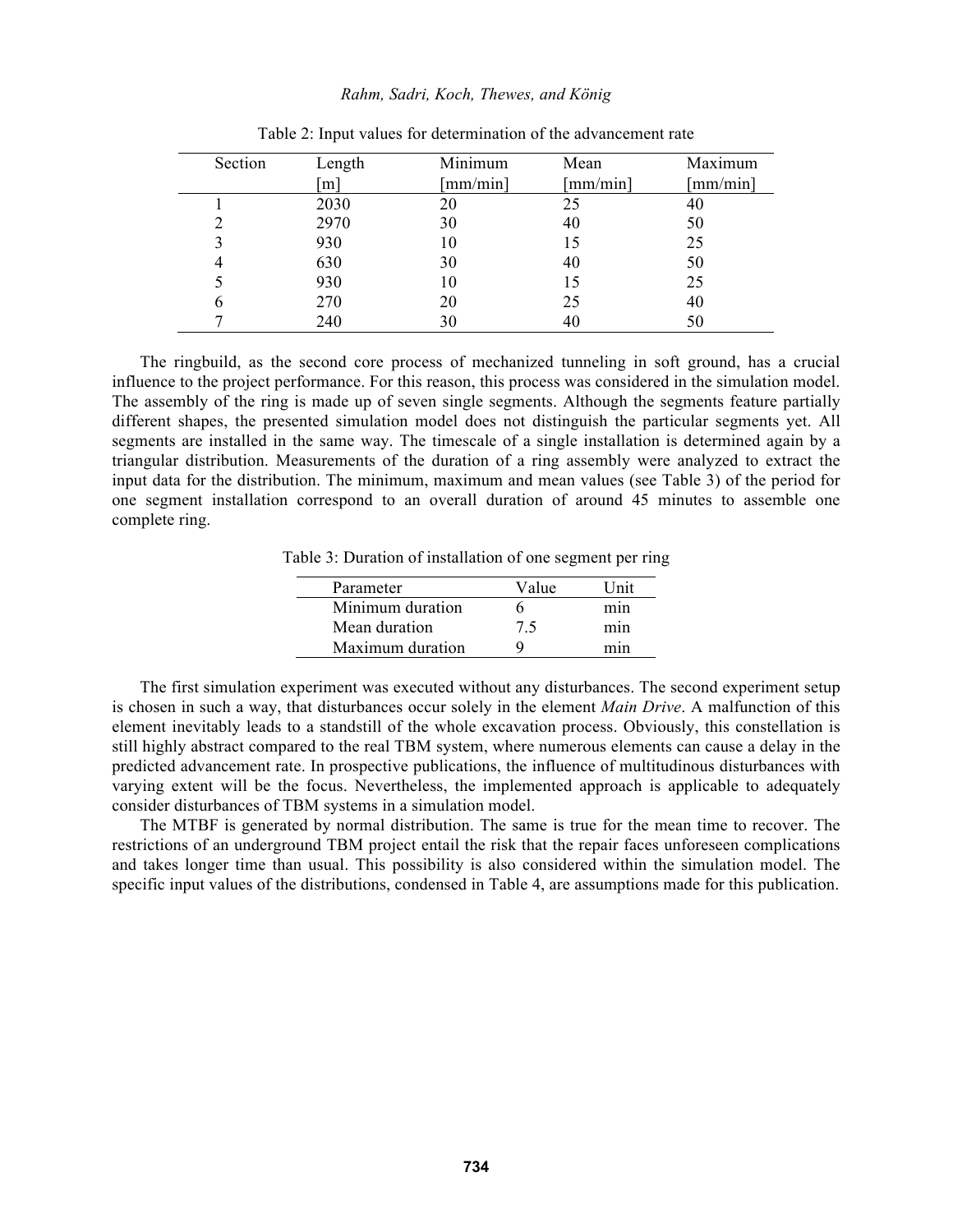| Distribution for           | Parameter | Value | Unit |
|----------------------------|-----------|-------|------|
| <b>MTBF</b>                | u         |       |      |
|                            |           |       |      |
| MTTR (probability 80%)     | u         |       | п    |
|                            |           |       |      |
| MTTR (probability $16\%$ ) |           |       | n    |
|                            |           |       | n    |
| MTTR (probability 4%)      |           |       |      |
|                            |           |       |      |

#### Table 4: Configuration of disturbance simulation

In order to eliminate freak values evoked by randomness, a Monte Carlo experiment of one thousand iterations is conducted for each case. This number of iterations is assumed to be sufficient to gather stable and averaged results. The parameters of machine and project remain constant during this Monte Carlo experiment. Solely the seed-value is varied. This variation randomizes the probability distributions, used to calculate advancement rate, time span of undisturbed operation, and duration of fault remedy.

### **5.2 Simulation Experiments**

Figure 7 shows the production rate (number of rings assembled per day) of one random simulation run of the first experiment. The different soil layers are clearly visible by the partially severe changes in assembled rings per day. The peaks within one layer appear due to the strict counting of rings finished within 24 hours. For the disturbance-free case, where all materials are available if needed and no maintenance is necessary, the execution of the envisaged project has the duration of averaged 330 days. The fastest project was finished after 328 days. The longest duration computed by the Monte Carlo experiment is 332 days.



Figure 7: Rings per day without consideration of disturbances

Figure 8 displays the performance of the TBM system influenced by disturbances of the *MainDrive*. The production rate shows partially high incursions, including total standstills for longer than one whole day.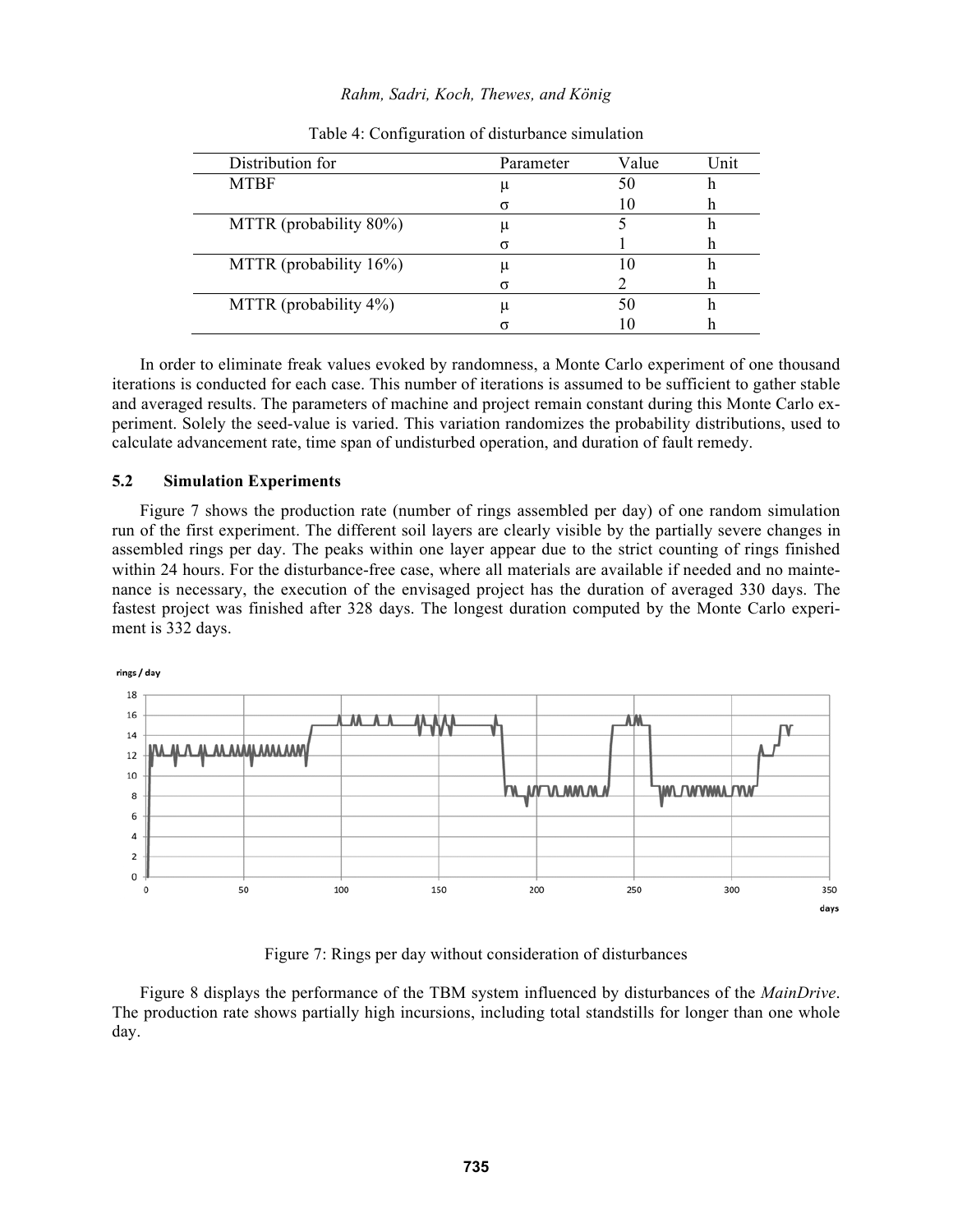

Figure 8: Rings per day considering disturbances

In this second case, the project duration is expectedly longer compared to the first case. After one thousand iterations, a mean period of 361 days attunes. Compared to the first case, this entails a prolongation of the project of about 9.5 %. The risk of non-scheduled costs resulting from such a prolongation is obvious. The minimum project duration of the one thousand iterations is 350 days. The longest duration computed is 378 days. This signifies a maximum project extension of 50 days, compared to the fastest undisturbed project execution.

# **6 CONCLUSION**

This paper propounds the current status of an approach to predict the production rate of TBMs by application of two different simulation techniques. The combination of discrete and continuous simulation paradigms is described and the advantages are outlined. The implementation of a case study is provided to illustrate the method of operation.

Due to the early phase of the project, the simulation model is restricted to two core processes of tunneling. In future research the supply chain will be included. Furthermore, fuzzy constraints for underground construction works (e.g. soil conditions) will be integrated into the model. Furthermore, the impact of disturbances on critical elements and their effects to successors will be investigated in more detail. In addition to that, the shut-down and initialization sequences implicated by standstills will be included.

## **ACKNOWLEDGMENTS**

Financial support was provided by the German Science Foundation (DFG) in the framework of project C3 of the Collaborative Research Center SFB 837. This support is gratefully acknowledged.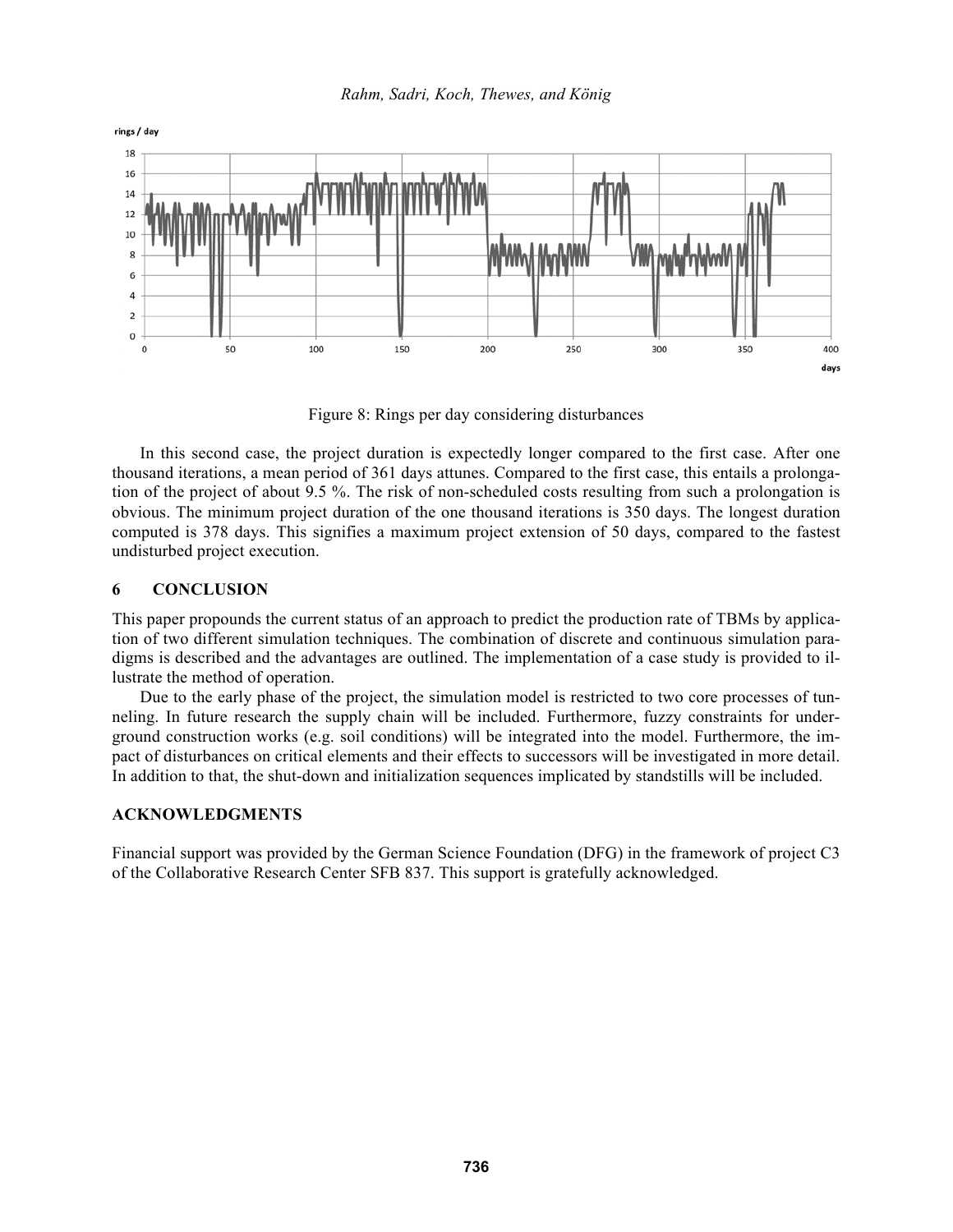### **REFERENCES**

- Alvarez Grima, M., A. Bruines, and P. N. Verhoef. 2000. "Modeling tunnel boring machine performance by neuro-fuzzy methods." In *Tunnelling and Underground Space Technology* 3:259–269.
- Benardos, A. G., and D. C. Kaliampakos. 2004. "Modelling TBM perfomance with artificial neural networks." In *Tunnelling and Underground Space Technology* 6:597–605.
- Budach, C., and M. Thewes. 2010. "Soil conditioning with foam during EPB Tunnelling." In *Geomechanics and Tunnelling* 3:256–267.
- Chung, T. H., Y. Mohamed, and S. M. AbouRizk. 2006. "Bayesian updating application into simulation in the North Edmonton Sanitary Trunk tunnel project." In *Journal of Construction Engineering and Management* 132:882–894.
- Donghai, L., Z. Yunqing, and K. Jiao. 2010. "TBM construction process simulation and performance optimization." In *Transactions of Tianjin University* 16:194-202.
- Herrenknecht AG. 2008. "Herrenknecht EPB Shield". Accessed Mai 21. http://www.herrenknecht.com/process-technology/machine-technology/epb-shield.html.
- Herrenknecht, M., M. Thewes, and C. Budach. 2011. "The development of earth pressure shields: from the beginning to the present." In *Geomechanics and Tunnelling* 1:11–35.
- König, M. 2011. "Robust construction scheduling using discrete-event simulation." In *Proceedings of the 2011 ASCE International Workshop on Computing in Civil Engineering*. Edited by Y. Zhu, R. Issa. 55-63. Reston, Virginia: American Society of Civil Engineering.
- Leitner, W., and E. Schneider. 2005. "Operational modelling of advance rates for tunnel boring machines." In *Felsbau* 6:9–14.
- Likhitruangsilp, V., and P. G. Ioannou. 2003. "Stochastic evaluation of tunnelling performance using discrete-event simulation." In *Proceedings of the 2003 Construction Research Congress*, Edited by K. R. Molenaar, and P. S. Chinowsky, 1-8. Reston, Virginia: American Society of Civil Engineers.
- Maidl, B., M. Herrenknecht, U. Maidl, and G. Wehrmeyer. 2012. *Mechanised shield tunnelling*. Berlin: Ernst W. & Sohn Verlag.
- Object Management Group. 2010. "OMG Systems Modeling Language (OMG SysML™)." Accessed Mai 21. http://www.omg.org/spec/SysML/1.2/.
- Ourdev, I., S. M. AbouRizk, and H. T. Al-Battaineh. 2007. "Simulation and uncertainty modelling of project schedules estimates." In *Proceedings of the 2007 Winter Simulation Conference*. Edited by J. Taw, R. Barton, S. Henderson, B. Biller, M. Hsieh, and J. Shortle, 2128–2133. Piscataway, New Jersey: Institute of Electrical and Electronics Engineers, Inc.
- Ruwanpura, J. Y.,S. M. AbouRizk, and S. Fernando. 2001. "Special purpose simulation templates for tunnel construction operations." In *Canadian Journal of Civil Engineering* 28:222–237.
- Thewes, M. 2007. "TBM Tunnelling Challenges Redefining the State-of-the-Art Keynote lecture at the 2007 World Tunnel Congress in Prague." In *Tunnel* 16:13–21.
- Thewes, M. 2010. "Shield tunnelling technology for increasingly difficult site conditions." In *Proceedings of the 11th International Conference on Underground Construction*. Edited by I. Hrdina, A. Butovič, and M. Hilar, 371-379. Prague: Czech ITA-AITES Tunnelling Association.
- XJ Technologies. 2012. "Why AnyLogic simulation software?". Accessed Mai 21. http://www.xjtek.com/anylogic/why\_anylogic/.